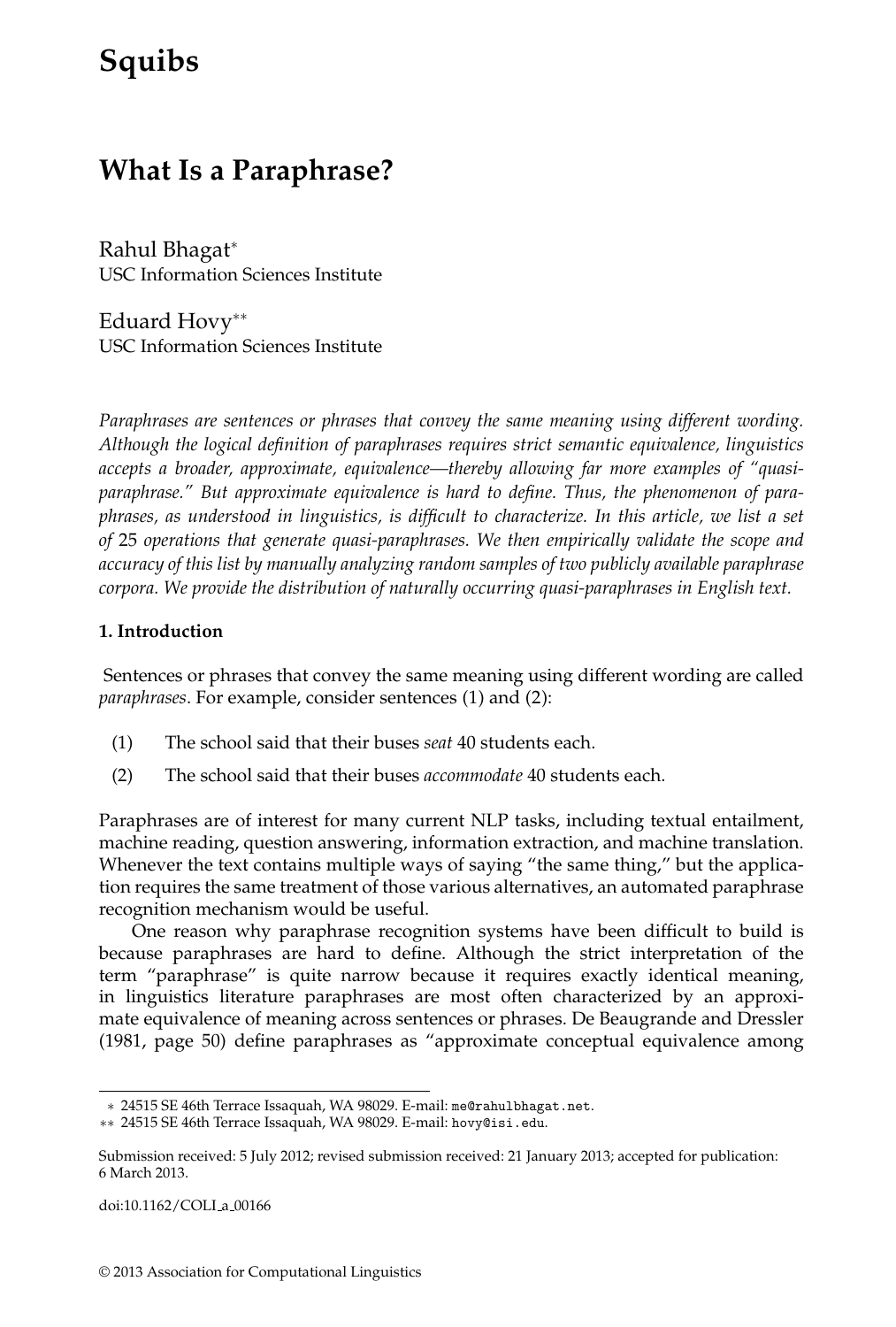outwardly different material." Hirst (2003, slide 9) defines paraphrases as "talk(ing) about the same situation in a different way." He argues that paraphrases aren't fully synonymous: There are *pragmatic differences* in paraphrases, namely, difference of evaluation, connotation, viewpoint, and so forth. According to Mel'cuk (2012, page 7) "An approximate synonymy of sentences is considered as sufficient for them to be produced from the same SemS." He further adds that approximate paraphrases include *implications* (not in the logical sense, but in the everyday sense). Taking an extreme view, Clark (1992, page 172) rejects the idea of absolute synonymy by saying "Every two forms (in language) contrast in meaning." Overall, there is a large body of work in the linguistics literature that argues that paraphrases are not restricted to strict synonymy.

In this article, we take a broad view of paraphrases. To avoid the conflict between the notion of strict paraphrases as understood in logic and the broad notion in linguistics, we use the term *quasi-paraphrases* to refer to the paraphrases that we deal with here. In the context of this article, the term "paraphrases" (even without the prefix "quasi") means "quasi-paraphrases." We define quasi-paraphrases as 'sentences or phrases that convey approximately the same meaning using different words.' We ignore the fine grained distinctions of meaning between sentences and phrases, introduced due to the speaker's evaluation of the situation, connotation of the terms used, change of modality, and so on. For example, consider sentences (3) and (4).

- (3) The school said that their buses *seat* 40 students each.
- (4) The school said that their buses *cram in* 40 students each.

Here, *seat* and *cram in* are not synonymous: They carry different evaluations by the speaker about the same situation. We, however, consider sentences (3) and (4) to be (quasi) paraphrases. Similarly, consider sentences (5) and (6).

- (5) The school *said* that their buses *seat* 40 students each.
- (6) The school *is saying* that their buses *might accommodate* 40 students each.

Here, *said* and *is saying* have different tenses. Also, *might accommodate* and *seat* are not synonymous, due to the modal verb *might*. We consider sentences (5) and (6) to be quasi-paraphrases, however.

Note that this article focuses on defining quasi-paraphrases. It does not provide direct implementation/application results of using them. We believe, however, that this work will allow computation-oriented researchers to focus their future work more effectively on a subset of paraphrase types without concern for missing important material, and it will provide linguistics-oriented researchers with a blueprint of the overall distribution of the types of paraphrase.

## **2. Paraphrasing Phenomena Classified**

Although approximate equivalence is hard to characterize, it is not a completely unstructured phenomenon. By studying various existing paraphrase theories—Mel'cuk (2012), Harris (1981), Honeck (1971)—and through an analysis of paraphrases obtained from two different corpora, we have discovered that one can identify a set of 25 classes of quasi-paraphrases, with each class having its own specific way of relaxing the requirement of strict semantic equivalence. In this section, we define and describe these classes.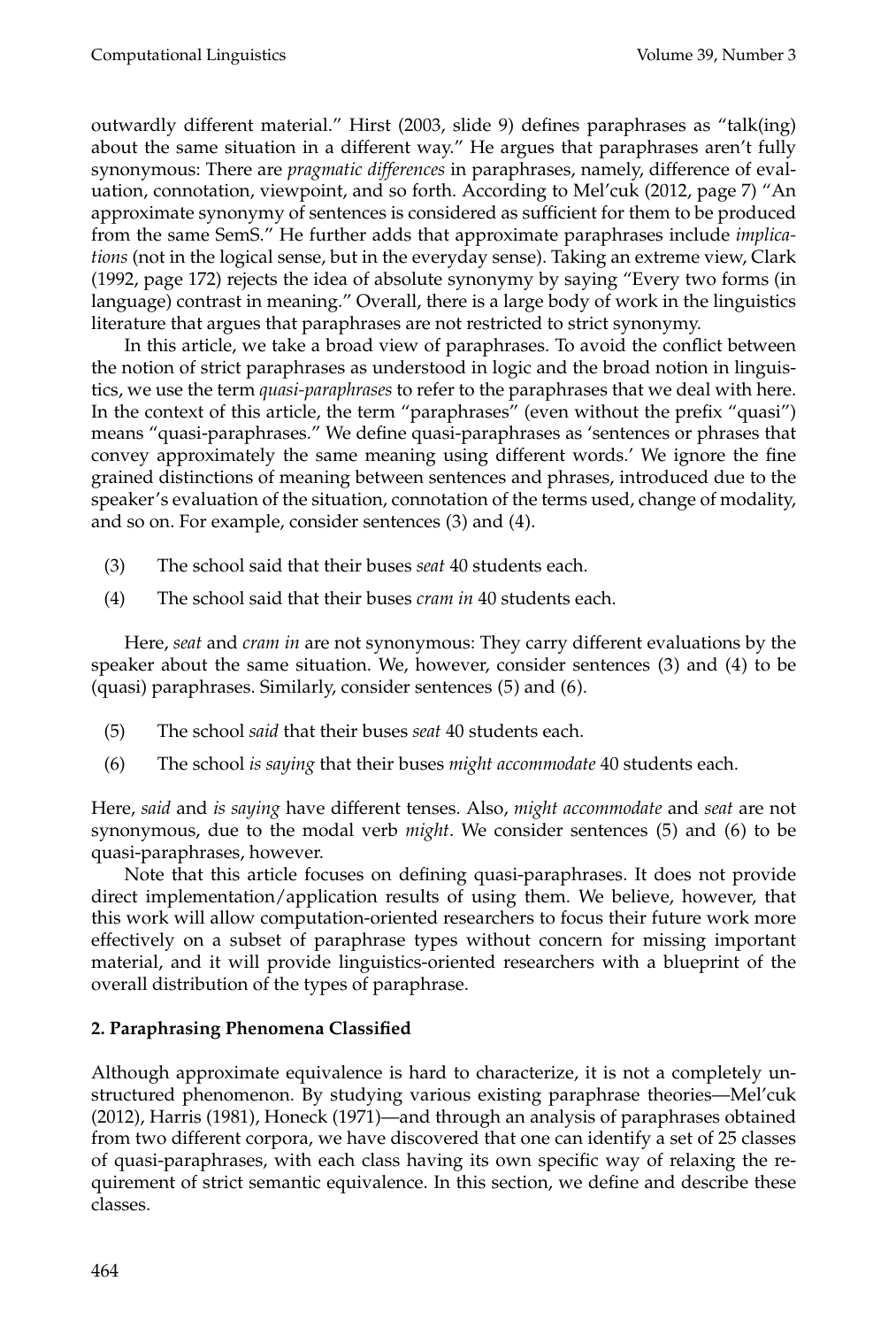The classes described here categorize quasi-paraphrases from the *lexical* perspective. The lexical perspective defines paraphrases in terms of the kinds of lexical changes that can take place in a sentence/phrase resulting in the generation of its paraphrases.

1. **Synonym substitution:** Replacing a word/phrase by a synonymous word/phrase, in the appropriate context, results in a paraphrase of the original sentence/phrase. This category covers the special case of genitives, where the clitic *'s* is replaced by other genitive indicators like *of*, *of the*, and so forth. This category also covers near-synonymy, that is, it allows for changes in evaluation, connotation, and so on, of words or phrases between paraphrases. *Example:*

- (a) Google *bought* YouTube. ⇔ Google *acquired* YouTube.
- (b) Chris is *slim*. ⇔ Chris is *slender*. ⇔ Chris is *skinny*.

2. **Antonym substitution:** Replacing a word/phrase by its antonym accompanied by a negation or by negating some other word, in the appropriate context, results in a paraphrase of the original sentence/phrase. This substitution may be accompanied by the addition/deletion of appropriate function words. *Example:*

(a) Pat *ate*. ⇔ Pat *did not starve*.

3. **Converse substitution:** Replacing a word/phrase with its converse and inverting the relationship between the constituents of a sentence/phrase, in the appropriate context, results in a paraphrase of the original sentence/phrase, presenting the situation from the converse perspective. This substitution may be accompanied by the addition/deletion of appropriate function words and sentence restructuring. *Example:*

(a) Google *bought* YouTube. ⇔ YouTube *was sold to* Google.

4. **Change of voice:** Changing a verb from its active to passive form and vice versa results in a paraphrase of the original sentence/phrase. This change may be accompanied by the addition/deletion of appropriate function words and sentence restructuring. This often generates the most strictly meaning-preserving paraphrase. *Example:*

(a) Pat *loves* Chris. ⇔ Chris *is loved by* Pat.

5. **Change of person:** Changing the grammatical person of a referenced object results in a paraphrase of the original sentence/phrase. This change may be accompanied by the addition/deletion of appropriate function words. *Example:*

(a) Pat said, "*I* like football."  $\Leftrightarrow$  Pat said that *he* liked football.

6. **Pronoun/Co-referent substitution:** Replacing a pronoun by the noun phrase it co-refers with results in a paraphrase of the original sentence/phrase. This also often generates the most strictly meaning-preserving paraphrase. *Example:*

(a) Pat likes Chris, because *she* is smart. ⇔ Pat likes Chris, because *Chris* is smart.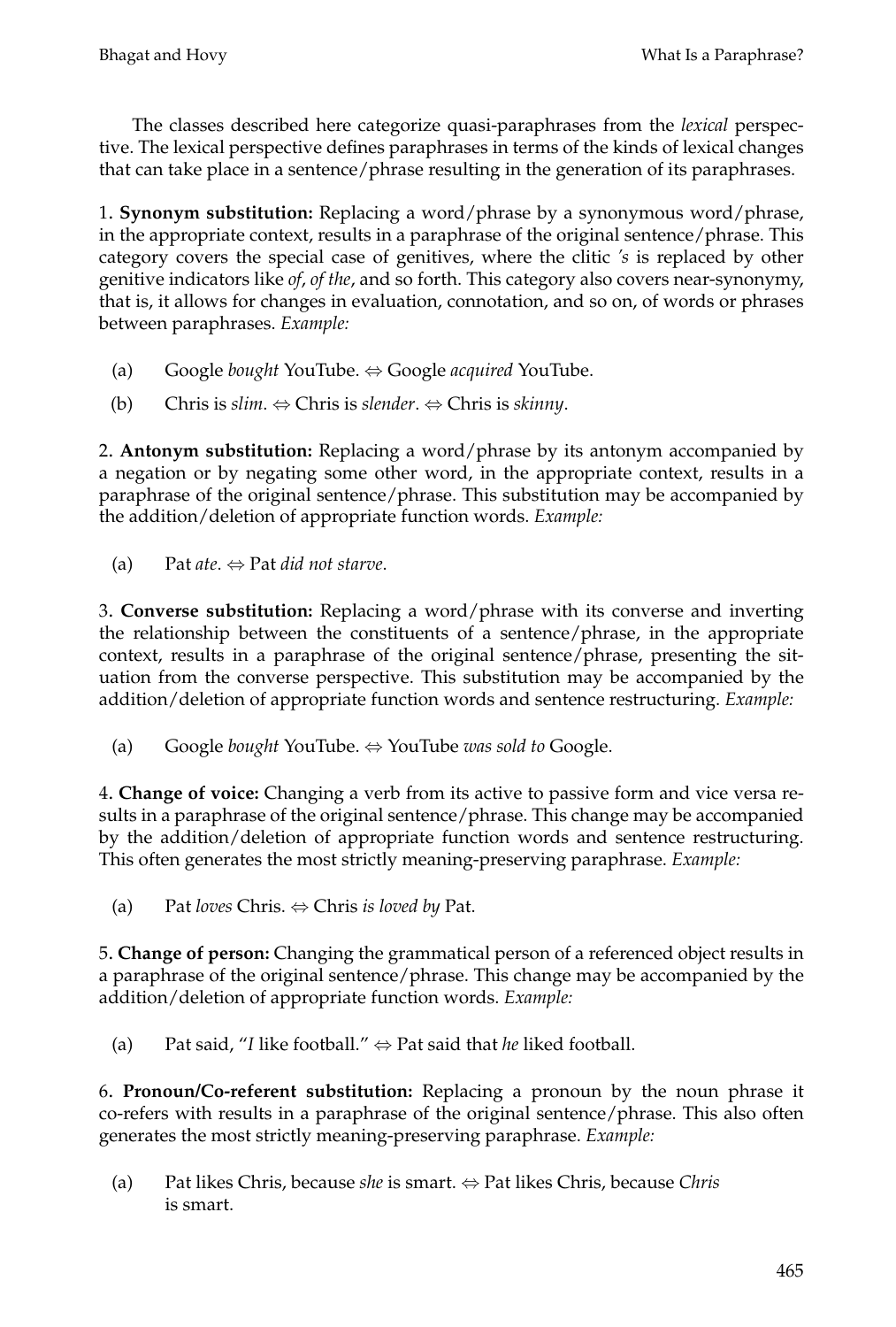7. **Repetition/Ellipsis:** Ellipsis or elliptical construction results in a paraphrase of the original sentence/phrase. Similarly, this often generates the most strictly meaningpreserving paraphrase. *Example:*

(a) Pat can run fast and Chris can *run fast*, too. ⇔ Pat can run fast and Chris can, too.

8. **Function word variations:** Changing the function words in a sentence/phrase without affecting its semantics, in the appropriate context, results in a paraphrase of the original sentence/phrase. This can involve replacing a light verb by another light verb, replacing a light verb by copula, replacing certain prepositions with other prepositions, replacing a determiner by another determiner, replacing a determiner by a preposition and vice versa, and addition/removal of a preposition and/or a determiner. *Example:*

- (a) Results *of* the competition have been declared. ⇔ Results *for* the competition have been declared.
- (b) Pat *showed a nice demo*. ⇔ Pat's *demo was nice*.

9. **Actor/Action substitution:** Replacing the name of an action by a word/phrase denoting the person doing the action (actor) and vice versa, in the appropriate context, results in a paraphrase of the original sentence/phrase. This substitution may be accompanied by the addition/deletion of appropriate function words. *Example:*

(a) I dislike rash *drivers*. ⇔ I dislike rash *driving*.

10. **Verb/"Semantic-role noun" substitution:** Replacing a verb by a noun corresponding to the agent of the action or the patient of the action or the instrument used for the action or the medium used for the action, in the appropriate context, results in a paraphrase of the original sentence/phrase. This substitution may be accompanied by the addition/deletion of appropriate function words and sentence restructuring. *Example:*

- (a) Pat *teaches* Chris. ⇔ Pat is Chris's *teacher*.
- (b) Pat *teaches* Chris. ⇔ Chris is Pat's *student*.
- (c) Pat *tiled* his bathroom floor. ⇔ Pat *installed tiles* on his bathroom floor.

11. **Manipulator/Device substitution:** Replacing the name of a device by a word/ phrase denoting the person using the device (manipulator) and vice versa, in the appropriate context, results in a paraphrase of the original sentence/phrase. This substitution may be accompanied by the addition/deletion of appropriate function words. *Example:*

(a) The *pilot* took off despite the stormy weather. ⇔ The *plane* took off despite the stormy weather.

12. **General/Specific substitution:** Replacing a word/phrase by a more general or more specific word/phrase, in the appropriate context, results in a paraphrase of the original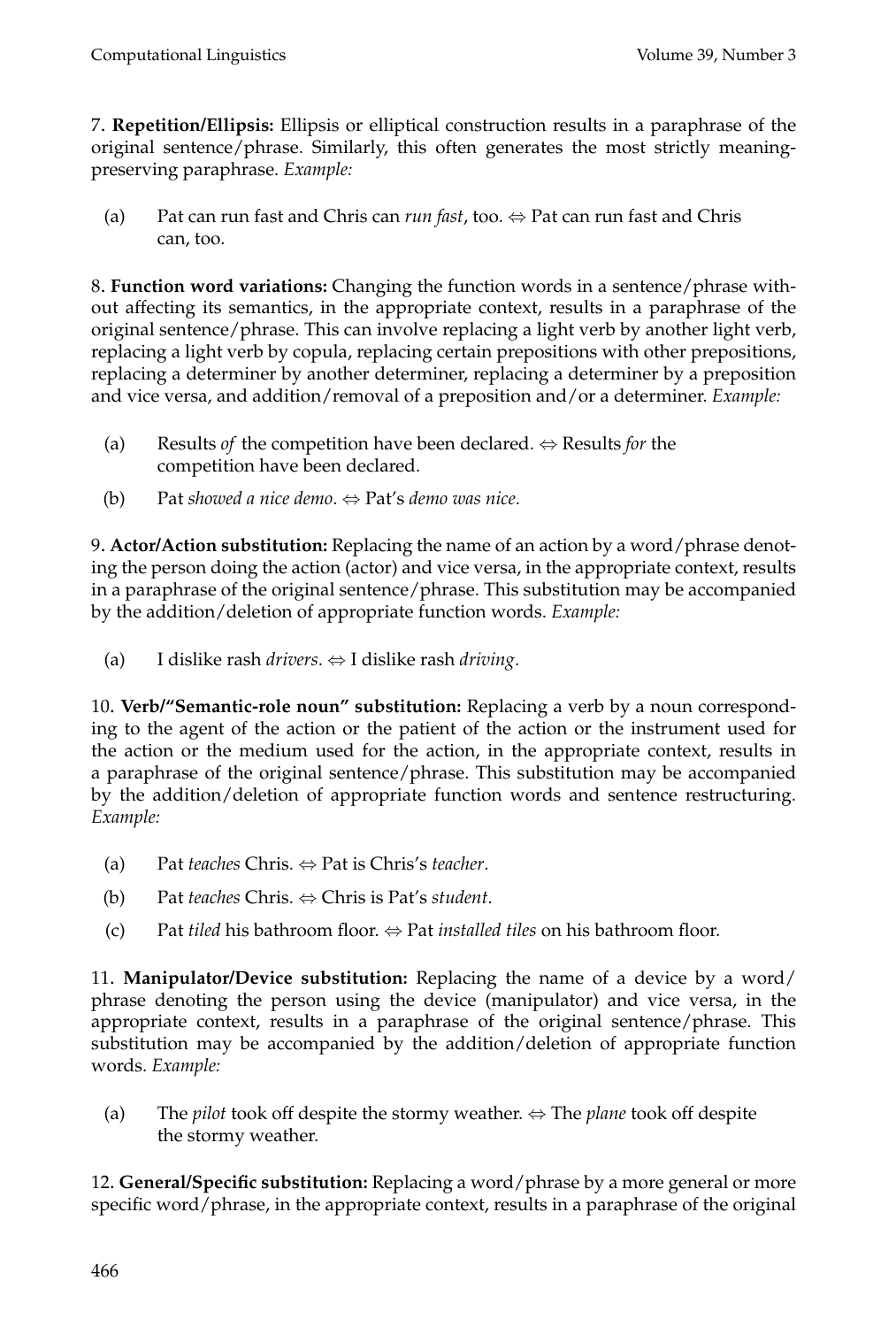sentence/phrase. This substitution may be accompanied by the addition/deletion of appropriate function words. Hypernym/hyponym substitution is a part of this category. This often generates a quasi-paraphrase. *Example:*

- (a) I dislike rash *drivers*. ⇔ I dislike rash *motorists*.
- (b) Pat is flying in this *weekend*. ⇔ Pat is flying in this *Saturday*.

13. **Metaphor substitution:** Replacing a noun by its standard metaphorical use and vice versa, in the appropriate context, results in a paraphrase of the original sentence/ phrase. This substitution may be accompanied by the addition/deletion of appropriate function words. *Example:*

- (a) I had to drive through *fog* today. ⇔ I had to drive through *a wall of fog* today.
- (b) Immigrants have used this network to send *cash*. ⇔ Immigrants have used this network to send *stashes of cash*.

14. **Part/Whole substitution:** Replacing a part by its corresponding whole and vice versa, in the appropriate context, results in a paraphrase of the original sentence/ phrase. This substitution may be accompanied by the addition/deletion of appropriate function words. *Example:*

(a) American *airplanes* pounded the Taliban defenses. ⇔ American *airforce* pounded the Taliban defenses.

15. **Verb/Noun conversion:** Replacing a verb by its corresponding nominalized noun form and vice versa, in the appropriate context, results in a paraphrase of the original sentence/phrase. This substitution may be accompanied by the addition/deletion of appropriate function words and sentence restructuring. *Example:*

- (a) The police *interrogated* the suspects. ⇔ The police subjected the suspects to an *interrogation*.
- (b) The virus *spread* over two weeks. ⇔ Two weeks saw a *spreading* of the virus.

16. **Verb/Adjective conversion:** Replacing a verb by the corresponding adjective form and vice versa, in the appropriate context, results in a paraphrase of the original sentence/phrase. This substitution may be accompanied by the addition/deletion of appropriate function words and sentence restructuring. *Example:*

(a) Pat *loves* Chris. ⇔ Chris is *lovable* to Pat.

17. **Verb/Adverb conversion:** Replacing a verb by its corresponding adverb form and vice versa, in the appropriate context, results in a paraphrase of the original sentence/ phrase. This substitution may be accompanied by the addition/deletion of appropriate function words and sentence restructuring. *Example:*

(a) Pat *boasted* about his work. ⇔ Pat spoke *boastfully* about his work.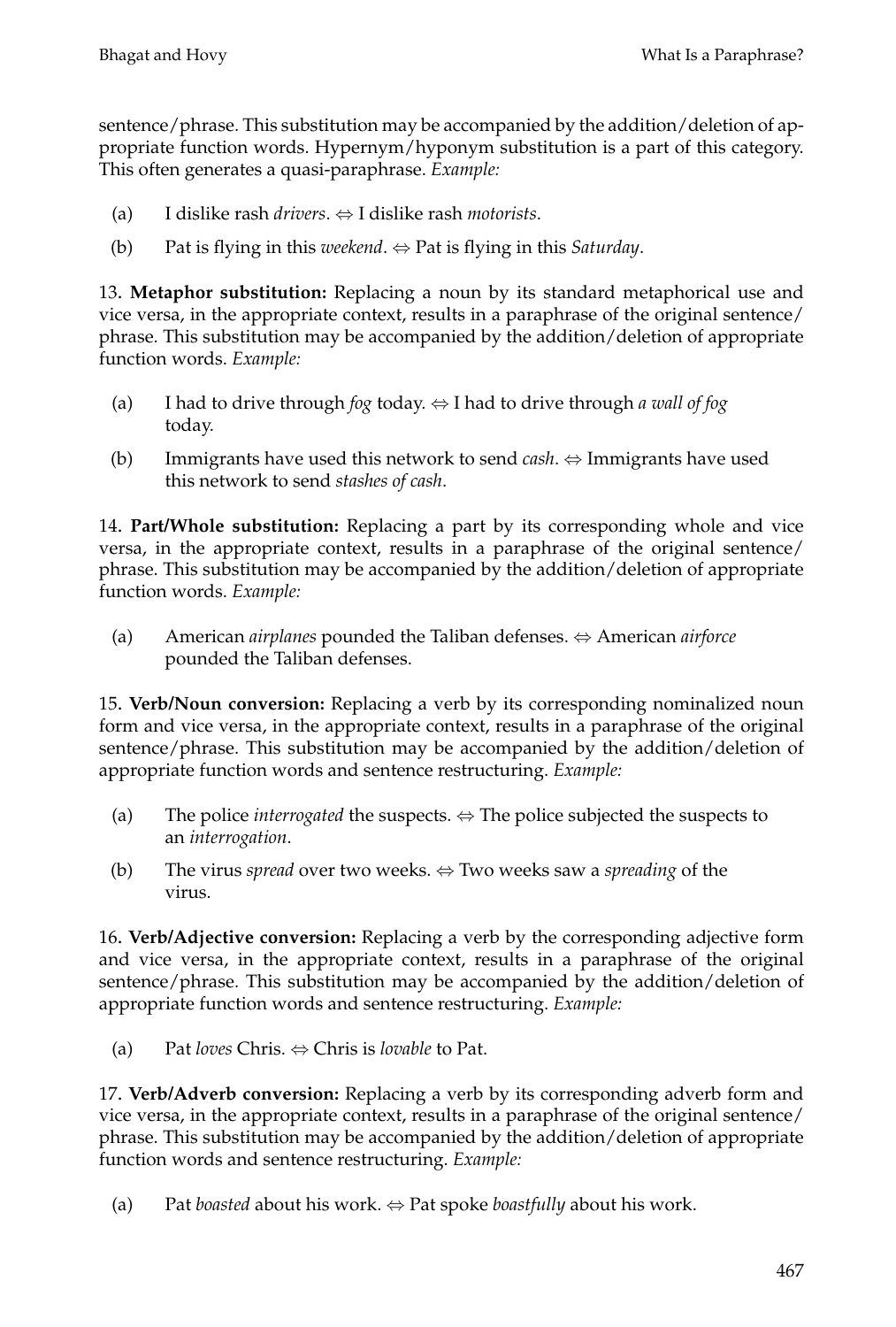18. **Noun/Adjective conversion:** Replacing a verb by its corresponding adjective form and vice versa, in the appropriate context, results in a paraphrase of the original sentence/phrase. This substitution may be accompanied by the addition/deletion of appropriate function words and sentence restructuring. *Example:*

(a) I'll fly by the *end* of June.  $\Leftrightarrow$  I'll fly *late* June.

19. **Verb-preposition/Noun substitution:** Replacing a verb and a preposition denoting location by a noun denoting the location and vice versa, in the appropriate context, results in a paraphrase of the original sentence/phrase. This substitution may be accompanied by the addition/deletion of appropriate function words and sentence restructuring. *Example:*

(a) The finalists will *play in* Giants stadium. ⇔ Giants stadium will be the *playground* for the finalists.

20. **Change of tense:** Changing the tense of a verb, in the appropriate context, results in a paraphrase of the original sentence/phrase. This change may be accompanied by the addition/deletion of appropriate function words. This often generates a quasiparaphrase, although it might be semantically less accurate than many other quasiparaphrases. *Example:*

(a) Pat *loved* Chris. ⇔ Pat *loves* Chris.

21. **Change of aspect:** Changing the aspect of a verb, in the appropriate context, results in a paraphrase of the original sentence/phrase. This change may be accompanied by the addition/deletion of appropriate function words. *Example:*

(a) Pat is *flying* in today. ⇔ Pat *flies* in today.

22. **Change of modality:** Addition/deletion of a modal or substitution of one modal by another, in the appropriate context, results in a paraphrase of the original sentence/phrase. This change may be accompanied by the addition/deletion of appropriate function words. This often generates a quasi-paraphrase, although it might be semantically less accurate than many other quasi-paraphrases. *Example:*

- (a) Google *must buy* YouTube. ⇔ Google *bought* YouTube.
- (b) The government *wants* to boost the economy. ⇔ The government *hopes* to boost the economy.

23. **Semantic implication:** Replacing a word/phrase denoting an action, event, and so forth, by a word/phrase denoting its possible future effect, in the appropriate context, results in a paraphrase of the original sentence/phrase. This may be accompanied by the addition/deletion of appropriate function words and sentence restructuring. This often generates a quasi-paraphrase. *Example:*

- (a) Google *is in talks to buy* YouTube. ⇔ Google *bought* YouTube.
- (b) The Marines are *fighting* the terrorists. ⇔ The Marines are *eliminating* the terrorists.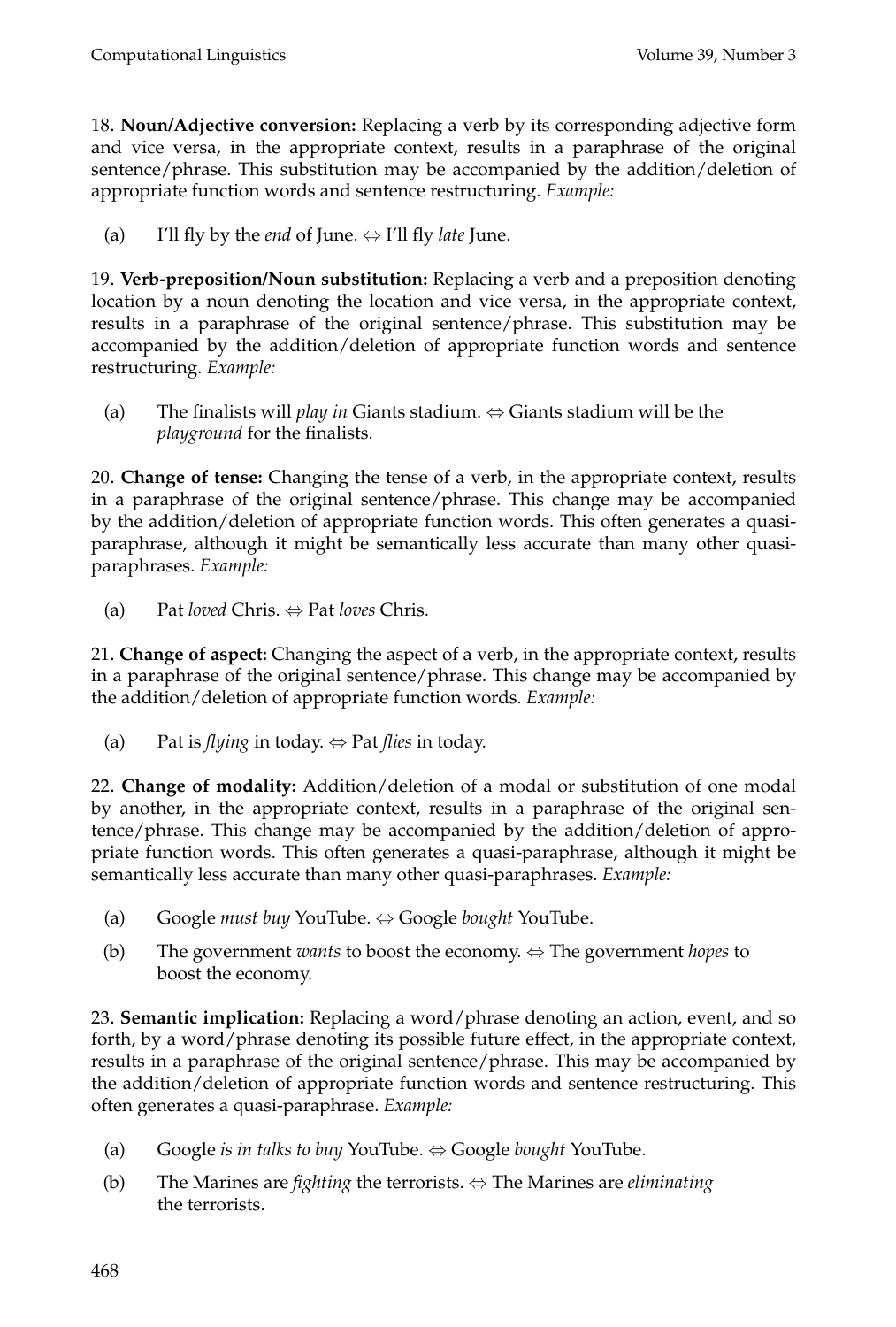24. **Approximate numerical equivalences:** Replacing a numerical expression (a word/ phrase denoting a number, often with a unit) by an approximately equivalent numerical expression (even perhaps with change of unit), in the appropriate context, results in a paraphrase of the original sentence/phrase. This often generates a quasiparaphrase. *Example:*

- (a) At least *23* U.S. soldiers were killed in Iraq last month. ⇔ About *25* U.S. soldiers were killed in Iraq last month.
- (b) Disneyland is *32* miles from here. ⇔ Disneyland is around *30* minutes from here.

25. **External knowledge:** Replacing a word/phrase by another word/phrase based on extra-linguistic (world) knowledge, in the appropriate context, results in a paraphrase of the original sentence/phrase. This may be accompanied by the addition/deletion of appropriate function words and sentence restructuring. This often generates a quasiparaphrase, although in some cases preserves meaning exactly. *Example:*

- (a) *We* must work hard to win this election. ⇔ *The Democrats* must work hard to win this election.
- (b) *The government* declared victory in Iraq. ⇔ *Bush* declared victory in Iraq.

#### **3. Analysis of Paraphrases**

In Section 2, we presented a list of lexical changes that define quasi-paraphrases. In this section, we seek to validate the scope and accuracy of this list. Our analysis uses two criteria:

1. **Distribution**: What is the distribution of each of these lexical changes in a paraphrase corpus?

2. **Human judgment**: If one uses each of the lexical changes, on applicable sentences, how often do each of these changes generate acceptable quasi-paraphrases?

## **3.1 Distribution**

We used the following procedure to measure the distribution of the lexical changes:

1. We downloaded paraphrases from two publicly available data sets containing sentence-level paraphrases: the Multiple-Translations Corpus (MTC) (Huang, Graff, and Doddington 2002) and the Microsoft Research (MSR) paraphrase corpus (Dolan, Quirk, and Brockett 2004). The paraphrase pairs come with their equivalent parts manually aligned (Cohn, Callison-Burch, and Lapata 2008).

2. We selected 30 sentence-level paraphrase pairs from each of these corpora at random and extracted the corresponding aligned and unaligned phrases.<sup>1</sup> This resulted in 210 phrase pairs for the MTC corpus and 145 phrase pairs for the MSR corpus.

<sup>1</sup> We assume that any unaligned phrase is paired with a *null* phrase and we discard it prior to the analysis.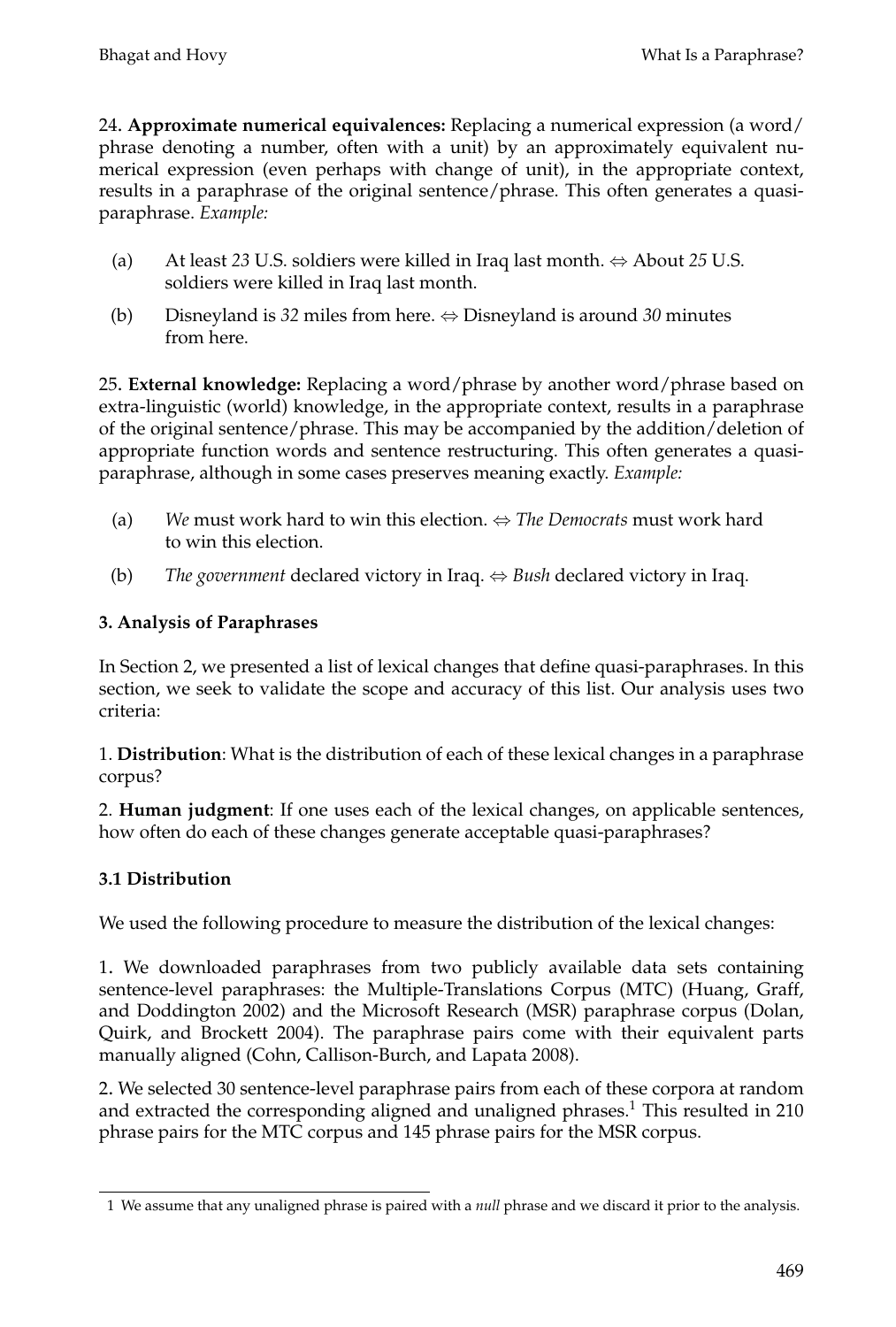3. We labeled each of the phrase pairs with the appropriate lexical changes defined in Section 2. If any phrase pair could not be labeled by a lexical change from Section 2, we labeled it as *unknown*.

4. We finally calculated the distribution of each label (lexical change), over all the labels, for each corpus. Table 1 shows the percentage distribution of the lexical changes in the MTC (column 3) and MSR corpora (column 4).

#### **3.2 Human Judgment**

In this section, we explain the procedure we used to obtain the human judgments of the changes that define paraphrases from the lexical perspective:

1. We randomly selected two words or phrases from publicly available resources (depending on the lexical change) for each of the lexical operations from Section 2 (except *external knowledge*). For example, to obtain words for *synonym substitution*, we used WordNet (Fellbaum 1998) (and selected a word, say *buy*); to obtain implication rules for *semantic implication*, we used the DIRT resource (Lin and Pantel 2001); and so on.

#### **Table 1**

Distribution and Precision of paraphrases. Distribution may not sum to 100% due to rounding.

| #   | Category                                  |          | % Distribution MTC % Distribution MSR % Precision |     |
|-----|-------------------------------------------|----------|---------------------------------------------------|-----|
| 1.  | Synonym substitution                      | 37       | 19                                                | 95  |
| 2.  | Antonym substitution                      | 0        | $\Omega$                                          | 65  |
| 3.  | Converse substitution                     | 1        | $\theta$                                          | 75  |
| 4.  | Change of voice                           | 1        | 1                                                 | 85  |
| 5.  | Change of person                          | 0        | 1                                                 | 80  |
| 6.  | Pronoun/Co-referent<br>substitution       | 1        | 1                                                 | 70  |
| 7.  | Repetition/Ellipsis                       | 4        | 4                                                 | 100 |
| 8.  | Function word variations                  | 37       | 30                                                | 85  |
| 9.  | Actor/Action substitution                 | 0        | $\theta$                                          | 75  |
| 10. | Verb/"Semantic-role noun"<br>substitution | 1        | $\Omega$                                          | 60  |
| 11. | Manipulator/Device substitution           | 0        | $\theta$                                          | 30  |
| 12. | General/Specific substitution             | 4        | 3                                                 | 80  |
| 13. | Metaphor substitution                     | 0        | 1                                                 | 60  |
| 14. | Part/Whole substitution                   | 0        | 0                                                 | 65  |
| 15. | Verb/Noun conversion                      | 2        | 3                                                 | 100 |
| 16. | Verb/Adjective conversion                 | 1        | $\boldsymbol{0}$                                  | 55  |
| 17. | Verb/Adverb conversion                    | 0        | $\theta$                                          | 65  |
| 18. | Noun/Adjective conversion                 | 0        | $\theta$                                          | 80  |
| 19. | Verb-preposition/<br>Noun substitution    | 0        | 0                                                 | 65  |
| 20. | Change of tense                           | 4        | 1                                                 | 70  |
| 21. | Change of aspect                          | 1        | 0                                                 | 95  |
| 22. | Change of modality                        | 1        | 0                                                 | 80  |
| 23. | Semantic implication                      | 1        | 4                                                 | 70  |
| 24. | Approximate numerical<br>equivalences     | $\Omega$ | $\overline{2}$                                    | 95  |
| 25. | External knowledge                        | 6        | 32                                                | 95  |
| 26. | Unknown                                   | 0        | $\theta$                                          | NA  |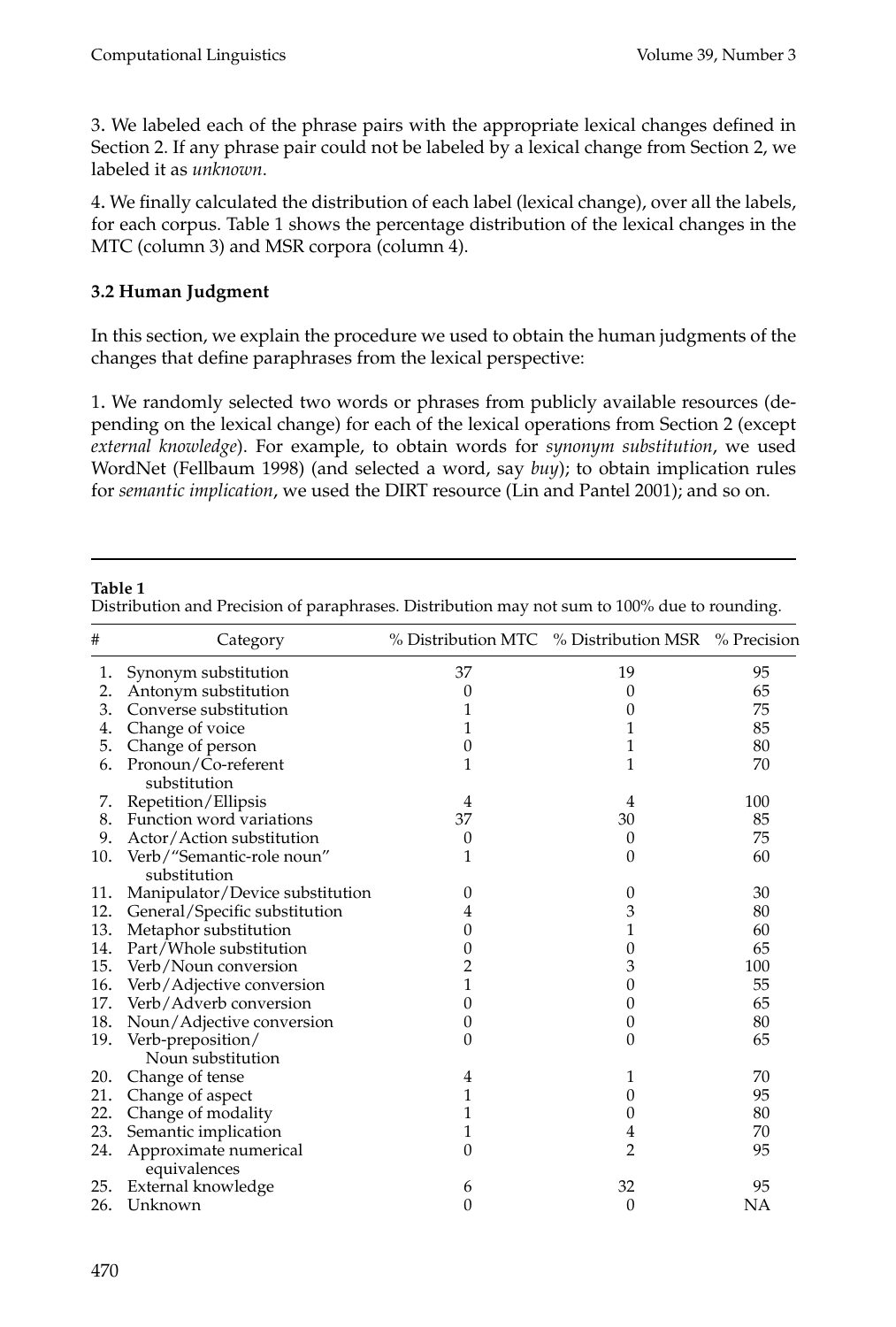2. For each selected word or phrase, we obtained five random sentences from the Gigaword corpus. These sentences were manually checked to make sure that they contained the intended sense of the word or phrase. This gave us a total of 10 sentences for each phenomenon. For example, for the word *buy*, one of the selected sentences might be:

(a) They want to *buy* a house.

3. For each sentence selected in step 2, we applied the corresponding lexical changes to the word or phrase selected in step 1 to generate a potential paraphrase.<sup>2</sup> For example, we might apply *synonym substitution* to sentence (a) and replace the word *buy* with its WordNet synonym *purchase*. This will result in the following sentence:

(b) They want to *purchase* a house.

4. For the phenomenon of *external knowledge*, we randomly sampled a total of 10 sentence pairs from the MTC and MSR corpora, such that the pairs were paraphrases based on external knowledge.

5. We gave the sentence pairs to two annotators and asked them to annotate them as either *paraphrases* or *non-paraphrases*. For example, the annotator might be given the sentence pair (a) and (b) and she/he might annotate this pair as *paraphrases*.

6. We used the annotations from each of the annotators to calculate the precision percentage for each lexical change. The final precision score was calculated as the average of the precision scores obtained from the two annotations. Table 1 shows the percentage precision (column 5) of lexical changes in this test corpus.

7. We finally calculated the kappa statistic (Siegal and Castellan Jr. 1988) to measure the inter-annotator agreement. A kappa score of  $\kappa = 0.66$  was obtained on the annotation task.

#### **4. Conclusion**

A definition of what phenomena constitute paraphrases and what do not has been a problem in the past. Whereas some people have used a very narrow interpretation of paraphrases—paraphrases must be exactly logically equivalent—others have taken broader perspectives that consider even semantic implications to be acceptable paraphrases. To the best of our knowledge, outside of specific language interpretation frameworks (like Meaning Text Theory [Mel'cuk 1996]), no one has tried to create a general, exhaustive list of the transformations that define paraphrases. In this article we provide such a list. We have also tried to empirically quantify the distribution and accuracy of the list. It is notable that certain types of quasi-paraphrases dominate whereas others are very rare. We also observed, however, that the dominating transformations vary based on the type of paraphrase corpus used, thus indicating the variety of behavior exhibited by the paraphrases. Based on the large variety of possible transformations that can generate paraphrases, its seems likely that the kinds of paraphrases that are deemed useful would depend on the application at hand. This might motivate the creation of

<sup>2</sup> The words in the new sentence were allowed to be reordered (permuted) if needed and only function words (and no content words) were allowed to be added to the new sentence.